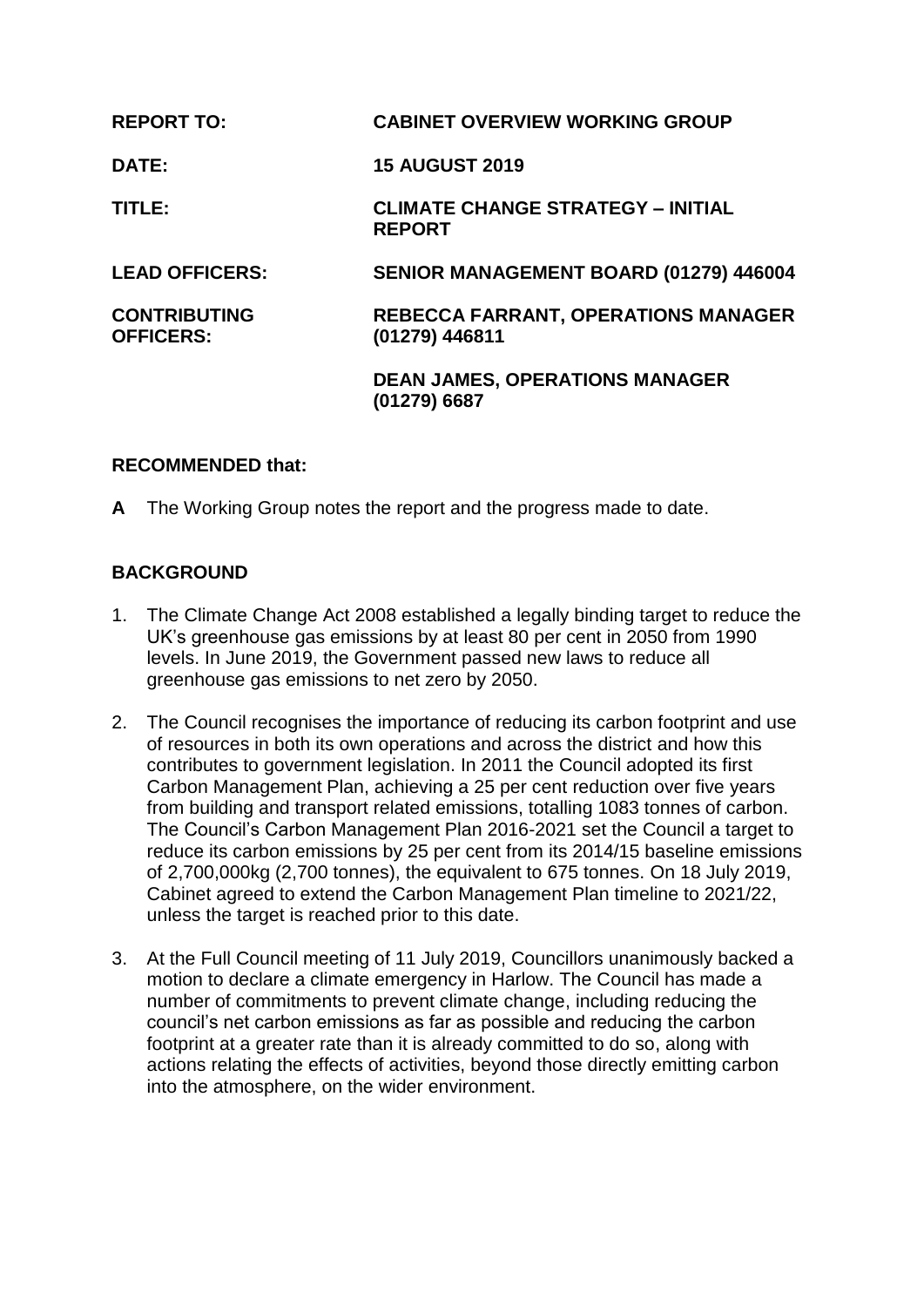### **ISSUES/PROPOSALS**

- 4. It has been identified that the climate emergency motion can be divided into three main work streams: Property, Environment and Community Leadership. Specific actions identified as part of the climate emergency declaration include installing photovoltaic panels on all public council buildings within the next two years where possible and new council built houses having a minimal carbon footprint. Progress on these actions is already being made. This includes:
	- a) Updated feasibility studies for photovoltaic panel installation at Civic Centre, Latton Bush Centre, Playhouse and Mead Park Depot are being commissioned, along with new studies for Leah Manning and Harlow Museum (previous studies in 2011 found installation to be unfeasible on grounds of cost, but there has been sufficient reduction in manufacturing costs for panels to re-visit this); and
	- b) Officers actively exploring options to minimise the carbon footprint of properties within its house building programme - set to deliver 177 new homes by 2022/23 - including construction process. Such options include:
		- i) Installation of insulation levels in line with Passivhaus standards;
		- ii) Alternative heating solutions in line with Climate Change Committee recommendations;
		- iii) Methods of increasing biodiversity, including SuDS, at each site;
		- iv) Identifying and using 'green' materials with low/zero carbon footprint;
		- v) Methods of reducing fleet and plant emissions during the construction of each site; and
		- vi) Installation of electric car charge points at a rate of one per 20 homes for new developments
- 5. The climate emergency motion also includes the creation of an action plan which focuses on reducing the impact of day to day living on the environment beyond that caused by greenhouse gas emissions. A number of short, medium and long term proposals for consideration have been set out for each of the three climate emergency motion work streams in the tables below. These proposals are likely to form a part of any future climate emergency strategies to be devised, once appropriate appraisals of viability in terms of financial and environmental impact have been carried out.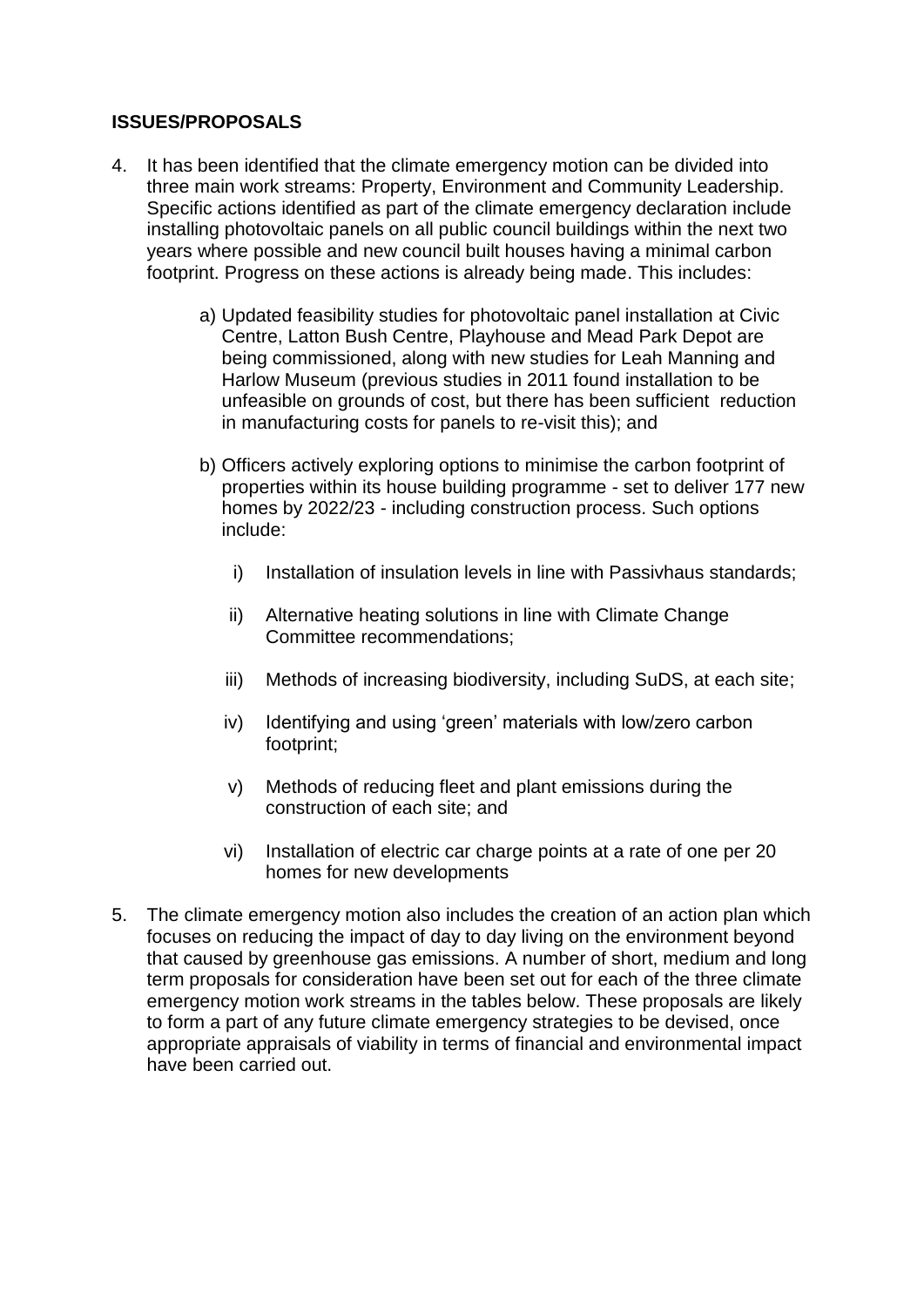# **Table 1 – Property Work Stream**

| Short Term (1-3 years)                                                                                                                                                                                                                                                                                                                                                                                                                                                                                                                                                                                                     | Medium Term (3-5 years)                                                                                                                                         | Long Term (5+ years)                                                                                                                                                                                                                                                                                                                                                                                                                                                                           |
|----------------------------------------------------------------------------------------------------------------------------------------------------------------------------------------------------------------------------------------------------------------------------------------------------------------------------------------------------------------------------------------------------------------------------------------------------------------------------------------------------------------------------------------------------------------------------------------------------------------------------|-----------------------------------------------------------------------------------------------------------------------------------------------------------------|------------------------------------------------------------------------------------------------------------------------------------------------------------------------------------------------------------------------------------------------------------------------------------------------------------------------------------------------------------------------------------------------------------------------------------------------------------------------------------------------|
| Eliminating the use<br>$\bullet$<br>of single use<br>plastics across all<br>public council<br>buildings by<br>January 2020<br>Installing<br>photovoltaic panels<br>on all public council<br>buildings within the<br>next two years<br>where possible<br>Identify other<br>$\bullet$<br>energy efficiency<br>measures to reduce<br>carbon emissions<br>i.e LED Lighting, on<br>site energy<br>generation<br>Encourage staff to<br>cycle to work and<br>further promote the<br>cycle to work<br>scheme<br>Encourage the<br>adoption of water<br>efficiency measures<br>across all Council<br>operational/public<br>buildings | Procure 100%<br>$\bullet$<br>renewable energy<br>as part of energy<br>supply contracts for<br>electricity<br>Offset carbon<br>emissions from gas<br>consumption | <b>Encouraging HTS</b><br>$\bullet$<br>(Property &<br>Environment) Ltd to<br>switch over to<br>electric power<br>vehicles, plant and<br>machinery<br><b>Switch over Harlow</b><br>Council fleet to<br>electric vehicles<br><b>Encouraging Veolia</b><br>to consider<br>alternative<br>vehicles/fuel for<br>vehicles when<br>collecting<br>household waste<br><b>Harlow Council to</b><br>consider procuring<br>own electric vehicle<br>car pool fleet for<br>staff to use for work<br>purposes |

## **Table 2 – Environment Work Stream**

| Short Term (1-3 years)                                                                                                                                                                          | <b>Medium Term (3-5 years)</b>                                                                                                                                                            | Long Term (5+ years)                                                                                                                                                               |
|-------------------------------------------------------------------------------------------------------------------------------------------------------------------------------------------------|-------------------------------------------------------------------------------------------------------------------------------------------------------------------------------------------|------------------------------------------------------------------------------------------------------------------------------------------------------------------------------------|
| Planting 1,000 new<br>$\bullet$<br>trees and<br>hedgerows across<br>the town in the next<br>year.<br>Devise further tree<br>$\bullet$<br>planting strategies<br>for the medium to<br>long term. | Consider the<br>$\bullet$<br>building of new<br>carbon neutral<br>Council<br>housing/retrofitting<br>of existing Council<br>housing stock to be<br>carbon neutral<br>Consider planting of | <b>Encouraging HTS</b><br>to source battery<br>technology for its<br>electric vehicles<br>from companies<br>who ensure<br>environmentally<br>friendly lithium<br>mining techniques |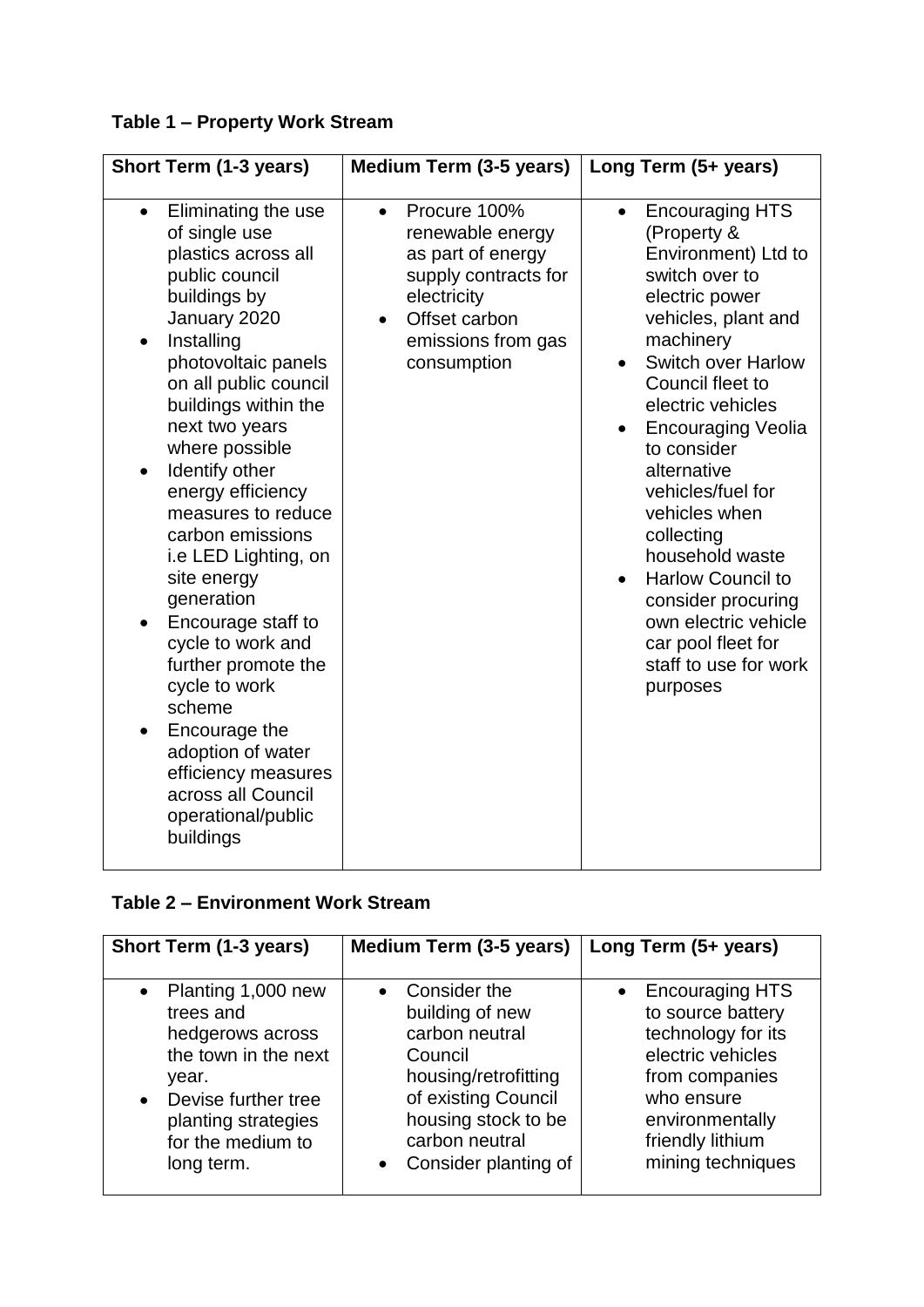| wildflower verges to  |  |
|-----------------------|--|
| reduce emissions,     |  |
| promote health and    |  |
| wellbeing and         |  |
| increase              |  |
| biodiversity          |  |
| Installation of water |  |
| fountains in public   |  |
| places that reduces   |  |
| the use of single     |  |
| use plastic water     |  |
| bottles               |  |

# **Table 3 – Community Leadership Work Stream**

| Short Term (1-3 years)                                                                                                                                                                                                                                                                                                                                                                                                                                                                                                                                                                                          | <b>Medium Term (3-5 years)</b>                                                                                                                                                                                                                                                                                                                                                                   | Long Term (5+ years)                                                                                               |
|-----------------------------------------------------------------------------------------------------------------------------------------------------------------------------------------------------------------------------------------------------------------------------------------------------------------------------------------------------------------------------------------------------------------------------------------------------------------------------------------------------------------------------------------------------------------------------------------------------------------|--------------------------------------------------------------------------------------------------------------------------------------------------------------------------------------------------------------------------------------------------------------------------------------------------------------------------------------------------------------------------------------------------|--------------------------------------------------------------------------------------------------------------------|
| Actively promote<br>schemes to<br>encourage children<br>to walk to school<br>such as the<br><b>Walking Bus</b><br>initiative and WOW<br>Actively work with<br>local stakeholders<br>to reduce the use of<br>single use<br>plastics/single use<br>items<br>Actively work with<br>$\bullet$<br><b>Public Health</b><br>England to promote<br>awareness of<br>carbon emissions<br>related to food<br>production<br>Actively work with<br>stakeholders and<br>the public to<br>promote the<br>message of<br>reducing waste<br>Work with<br>community groups<br>to promote and<br>assist in tree<br>planting schemes | Reaffirming the<br>$\bullet$<br>council's<br>commitment to the<br><b>Garden Town</b><br>development's<br>principles of<br>sustainable<br>transport.<br>Installing electric<br>car charging points<br>across all council<br>car parks within the<br>next five years<br>where possible<br>Promoting the<br>$\bullet$<br>installation of<br>electric car<br>charging points in<br>residential areas | Promote the<br>$\bullet$<br>use/installation of<br>SuDs on all large<br>new builds in line<br>with Planning Policy |